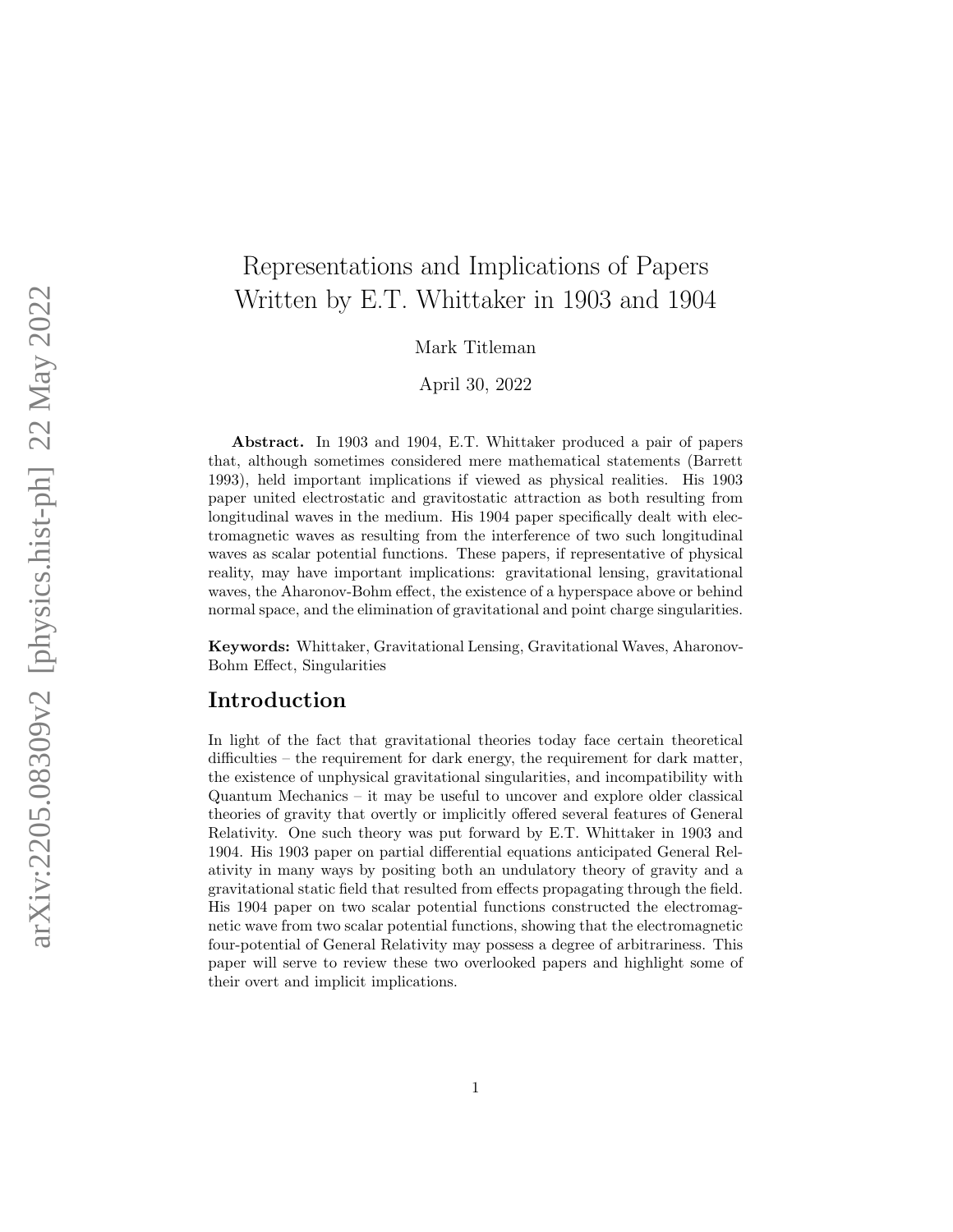#### Representations of the Works of E.T. Whittaker

E.T. Whittaker's 1903 paper "On the Partial Differential Equations of Mathematical Physics" found a general harmonic solution to the Wave Equation and the more specific Laplace Equation in three dimensions in such a way that both potentials could be analyzed into simple plane waves. An electrostatic or gravitostatic field, varying with the inverse square of distance, results from such propagating effects. The general solution to the Laplace equation was in the form:

$$
\int_{0}^{2\pi} f(x\cos v + y\sin v + iz, v)dv
$$
\n(1)

This is achieved by expanding the function f as a Taylor series with respect to the first argument and a Fourier series with respect to the second argument. The v is considered a periodic argument. The general solution to the Wave Equation was found in the form:

$$
\int_{0}^{\pi} \int_{0}^{2\pi} f(x\sin u \cos v + y\sin u \sin v + z\cos u + ct, u, v) du dv
$$
\n(2)

Whittaker considered "gravitation and electrostatic attraction explained as modes of wave-disturbance" (Whittaker 1903). Once these longitudinal waves interfere with each other and an action is set up, the disturbance at any point does not depend on time but only on position; they are standing waves. Therefore, the force potential can be defined in terms of both standing waves (global, or non-local solution) and by propagating waves (local solution changing in time) (Barrett 1993). This produced an undulatory theory of gravity propagating with a finite velocity and subsumed gravity to the transmission of electromagnetic radiation. That the aether produced longitudinal as well as transverse electromagnetic waves was a common belief of 19th century physicists and was given a mathematically rigorous treatment by Whittaker in 1903 (Carvalo and Rodrigues 2008).

Hector Munera writes that Whittaker's claim of generality is unacceptable due to the assumption of periodicity. Authors subsequent to Whittaker wrote that, in most practical cases, the solution is expected to vary harmonically in time. Munera also importantly reminds the reader that equation (1) implies a rotation in the complex plane  $(z, ixcos\theta + iysin\theta)$ . Finally, Munera writes that a time-dependent solution in the form of equation (2) is arrived at by "projecting z and  $xcos\theta + ysin\theta$  onto ray r directed at angle  $\phi$  relative to the Z-axis, thus shifting to spherical coordinates" (Munera 2018).

In 1904, Whittaker's paper "On an Expression of the Electromagnetic Field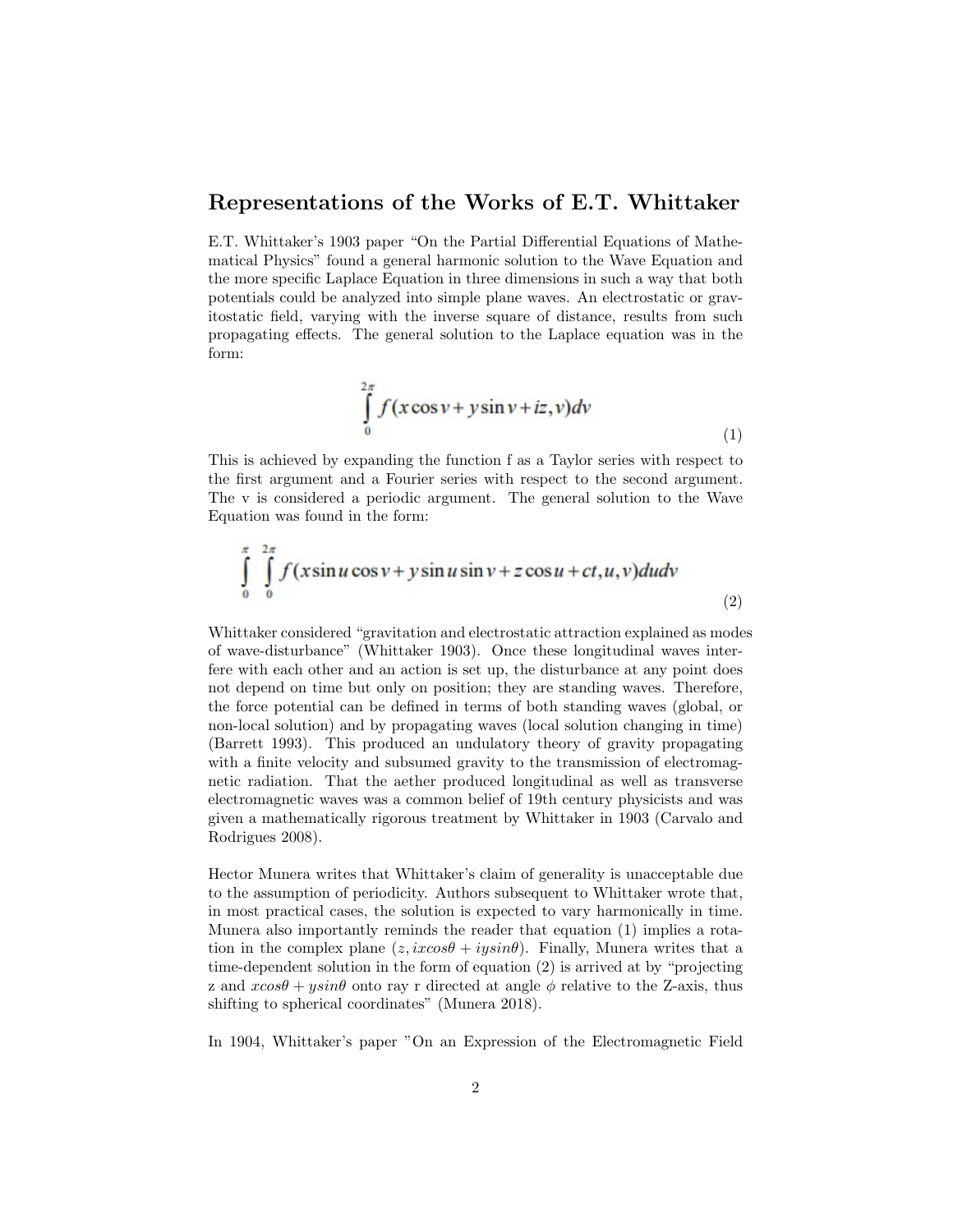due to Electrons by Means of Two Scalar Potential Functions" showed that EM fields specifically could be decomposed into two scalar potential functions that could be assembled as intersecting beams in which ordinary EM waves appear. Whittaker achieved this by first defining three scalar fields which are related by time and space derivatives to the traditional scalar electric potential and vector magnetic potential. One of the fields is eliminated by choosing a gauge. The two scalar potentials F and G can derive the magnetic force h and dielectric displacement d as:

$$
d_x = \frac{\partial^2 F}{\partial x \partial z} + \frac{1}{c} \frac{\partial^2 G}{\partial y \partial t}
$$
  
\n
$$
d_y = \frac{\partial^2 F}{\partial y \partial z} - \frac{1}{c} \frac{\partial^2 G}{\partial x \partial t}
$$
  
\n
$$
d_z = \frac{\partial^2 F}{\partial z^2} - \frac{1}{c^2} \frac{\partial^2 G}{\partial t^2}
$$
  
\n
$$
h_x = \frac{1}{c} \frac{\partial^2 F}{\partial y \partial t} - \frac{\partial^2 G}{\partial x \partial z}
$$
  
\n
$$
h_y = -\frac{1}{c} \frac{\partial^2 F}{\partial x \partial t} - \frac{\partial^2 G}{\partial y \partial z}
$$
  
\n
$$
h_z = \frac{\partial^2 G}{\partial x^2} + \frac{\partial^2 G}{\partial y^2}
$$
  
\n(3)

F and G are represented in terms of magnitude as:

$$
F(x,y,z,t)=\sum \frac{e}{4\pi}sinh^{-1}\frac{\bar{z}'-z}{((\bar{x}'-x)^2+(\bar{y}'-y)^2)^{\gamma_i}}\\[3mm]G(x,y,z,t)=\sum \frac{e}{4\pi}tan^{-1}\frac{\bar{y}'-y}{\bar{x}'-x}\hspace{1.5cm}(4)
$$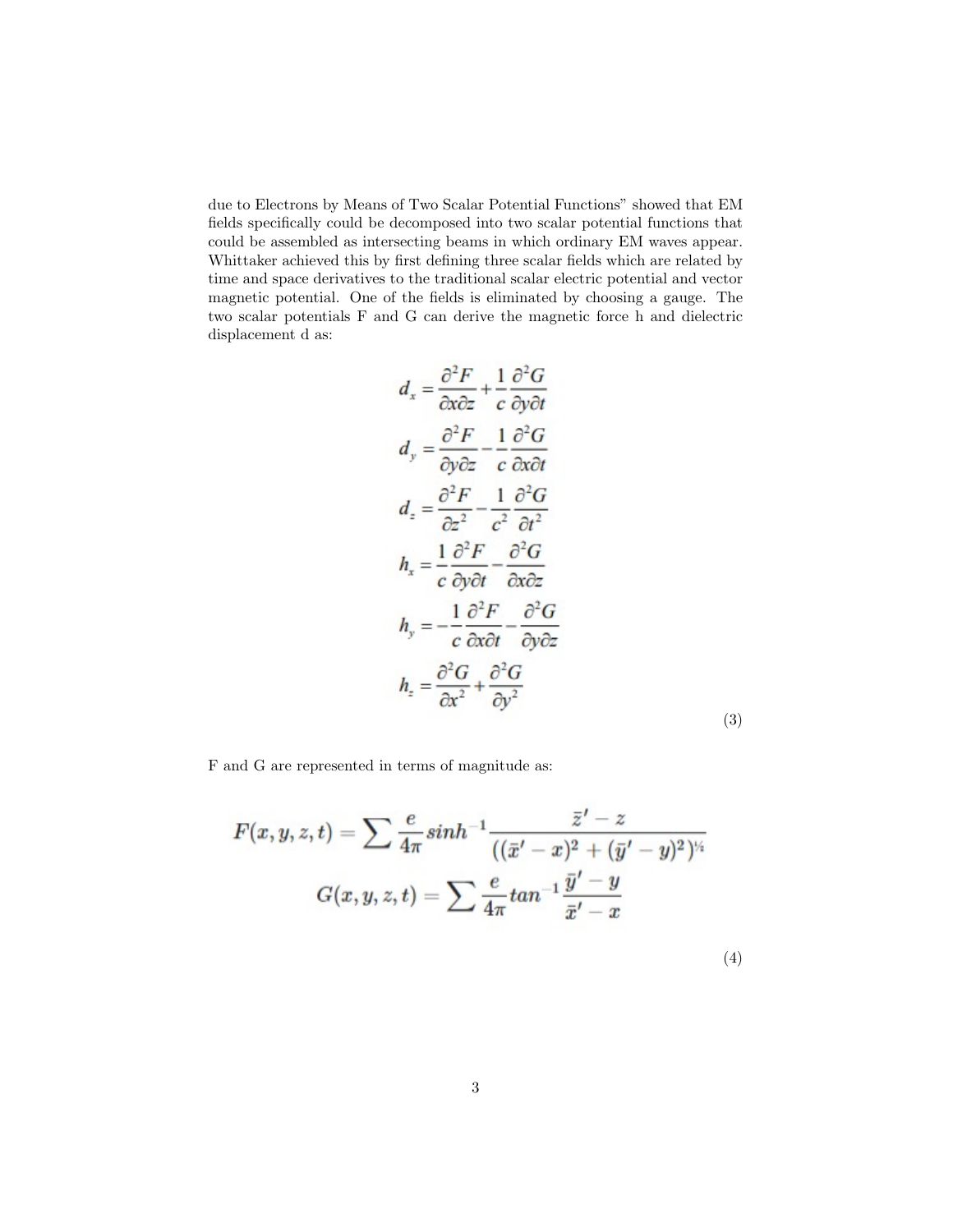The summation is taken over all the electrons in the field. In continuous form they are represented as:

$$
F = \int_{0}^{\pi} \int_{0}^{2\pi} f(x\sin u \cos v + y\sin u \sin v + z\cos u + ct, u, v) du dv
$$
  

$$
G = \int_{0}^{\pi} \int_{0}^{2\pi} g(x\sin u \cos v + y\sin u \sin v + z\cos u + ct, u, v) du dv
$$

Whittaker rewrote these two scalar potentials in his 1951 version of A History of the Theories of Aether and Electricity as:

$$
F(x,y,z,t)=\frac{1}{2}\sum_{e}\log\frac{\bar{r}+\bar{z}'-z}{\bar{r}-(\bar{z}'-z)}
$$
  

$$
G(x,y,z,t)=-\mathrm{i}\frac{1}{2}\sum_{e}\log\frac{\bar{x}'-x+\mathrm{i}(\bar{y}'-y)}{\bar{x}'-x-\mathrm{i}(\bar{y}'-y)}
$$
(6)

(5)

Whittaker wrote:

It will be noted that F and G are defined in terms of the positions of the electrons alone, and do not explicitly involve their velocities. Since in the above formulae for d and h an interchange of electric and magnetic quantities corresponds to a change of G into F and of F into G, it is clear that the two functions F and G exhibit the duality which is characteristic of electromagnetic theory: thus an electrostatic field can be described by F alone, and a magnetostatic field by G alone; again, if the field consists of a plane wave of light, then the functions F and G correspond respectively to two planepolarised components into which it can be resolved. Since there are an infinite number of ways of resolving a plane wave of light into two plane-polarised components, it is natural to expect that, corresponding to any given electromagnetic field, there should be an infinite number of pairs of functions F and G capable of describing it, their difference from each other depending on the choice of the axes of co-ordinates-as is in fact the case. Thus there is a physical reason why any particular pair of functions F and G should be specially related to one co-ordinate, and cannot be described by formulae symmetrically related to the three co-ordinates  $(x,y,z)$  (Whittaker 1951).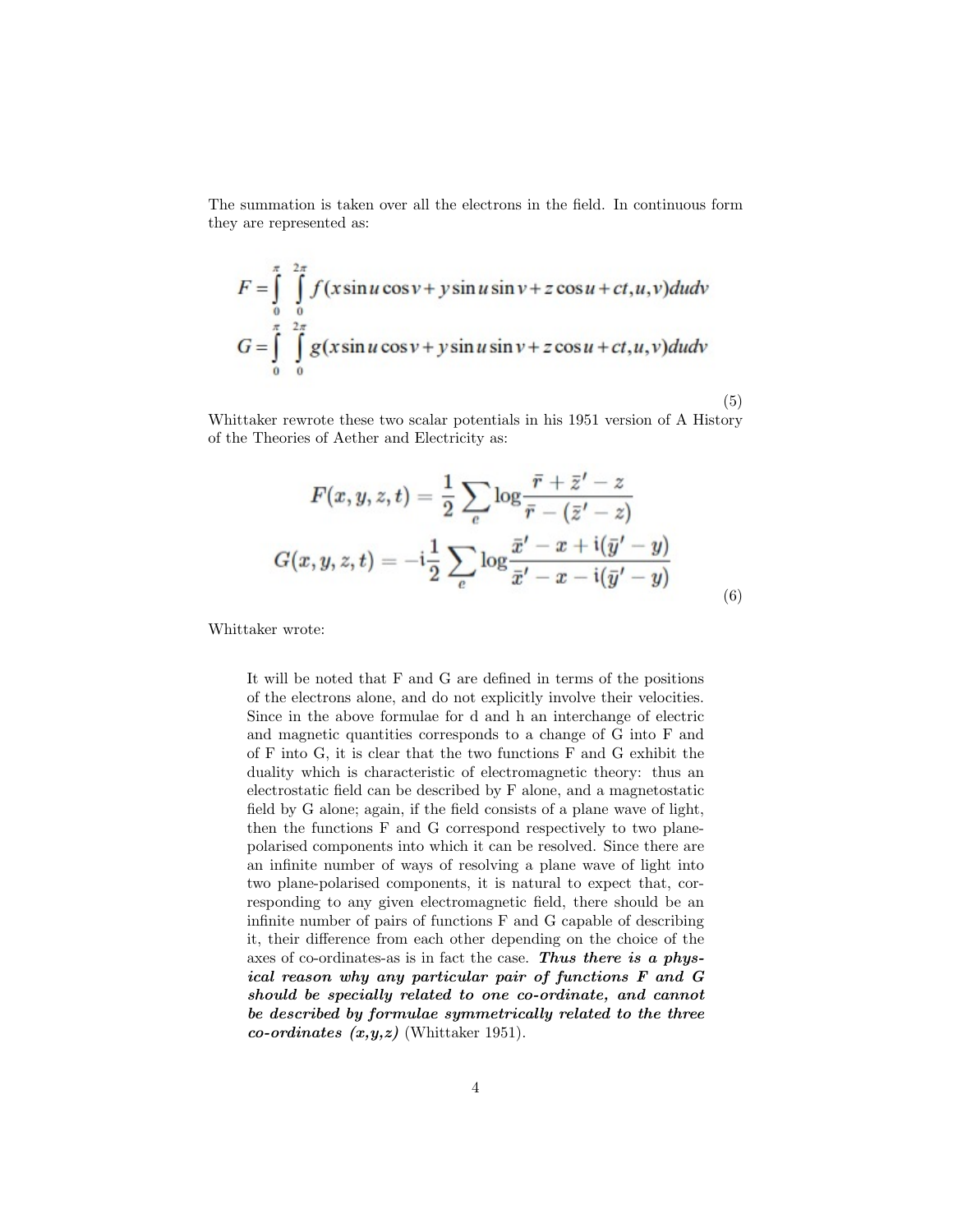## Implications of the Works of E.T. Whittaker

The combination of Whittaker's 1903 paper on gravitation and electrostatic attraction and his 1904 paper on electromagnetic wave propagation shed new light on these phenomena in three dimensions by treating the z direction differently than the other two spatial directions. Gravity may manifest itself solely in the z direction due to the preferred direction of the potentials and the mass-proportionality of the medium with respect to propagation speed (Laszlo 2003). Gravitational lensing would result from the two scalar potentials interfering with each other to create electromagnetic waves by means of their mass-proportionality and preferred direction.

These papers account not only for gravity and electromagnetism as modes of disturbance in the same medium, but could provide an explanation for gravitational waves. Whittaker explicitly claimed that his theory of gravitational and electromagnetic potentials provided for an "undulatory theory of gravity" (Whittaker 1903).

These papers directly anticipated the Aharonov-Bohm effect since the potentials F and G are considered the most basic entities. While fields require the potentials to exist, the potentials can exist on their own. This is demonstrated experimentally with the Aharonov-Bohm effect.

Additionally, the scalar potential (normally dimensionless) is given a discrete and quantized structure as resulting from the interference of two superluminal longitudinal waves in the medium itself. This medium is implied as hyperdimensional with its existence defined in terms of frequency resonance.

Singularities can potentially be eliminated by this theory. A point charge as one type of singularity would not exist; rather, charge would work collectively as longitudinal motion in the aether that carries electromagnetic radiation. The need for a propagation medium for transverse Hertzian waves was in fact seen by Maxwell and other 19th century physicists since the waves consist of orthogonal electric (E) and magnetic (B or H) waves. The E waves are undulating dipolar electric fields and all such dipoles were considered to require separated and opposite electric charges in the 19th century. The concept of massless charge as motion in the two scalar potentials would account for this. Furthermore, gravitational singularities would not need to exist. Solutions to light propagation around black holes were provided by Whittaker by first considering Maxwell's equations in a dielectric medium (Whittaker 1928). Black holes can be viewed in the same light as the two scalar potentials, although they are complex and three-dimensional. Thus, black holes may work collectively as charge does, exist as part of the hyperspatial structure, and may even generate the Whittaker potentials (localized around each galaxy's supermassive black hole) by extracting an aspect of mass from infalling matter.